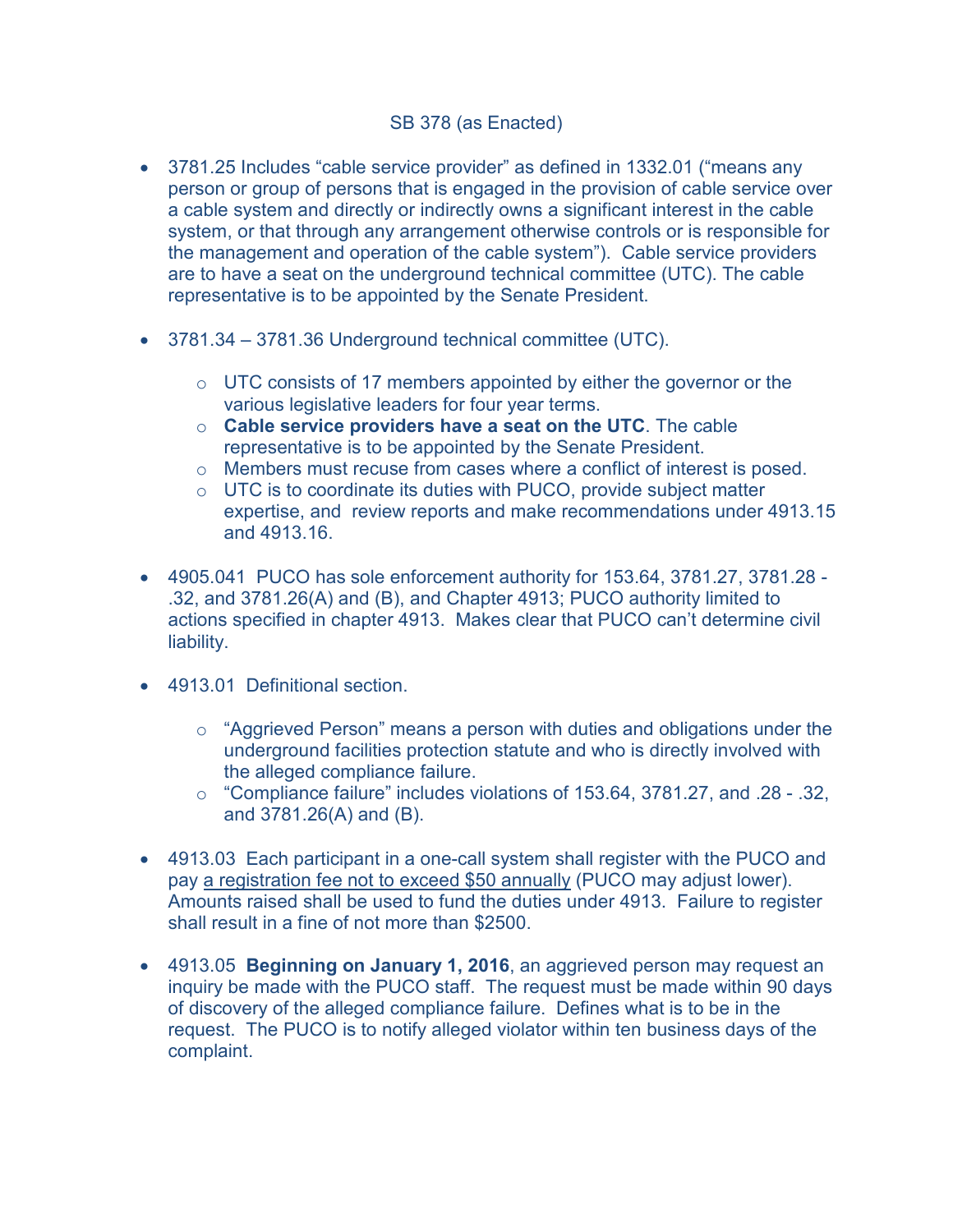- 4913.07 Alleged violator may respond to the request for inquiry, not later than 30 days after receiving notice, and provide any further information deemed relevant. The response may include an admission.
- 4913.09 The PUCO staff shall conduct an inquiry which is limited to whether there was a compliance failure. The staff shall examine relevant facts and may request records verification, informal meetings, teleconferences and other documentation or information relevant to the inquiry.
- 4913.13 PUCO staff to make a report on each inquiry conducted under 4913.09 to the UTC. The report shall not contain a recommendation as to the imposition of a fine or penalty or whether no action should be taken.
- 4913.15 UTC to review every report made under 4913.13 and 4913.16.
	- o For reports under 4913.13, the UTC has **90 days** to either recommend to the PUCO a fine/penalty, determine that no action should be taken, or request a hearing under 4913.19. It takes a majority vote of the full committee (with at least one commercial excavator member) to do any of the above. If UTC fails to reach the required majority, it shall notify the PUCO.
- 4913.151 In determining the fine/penalty under 4913.13 or 4913.16, the UTC may recommend:

First compliance failure, penalty may be training, education, or another nonmonetary penalty, or fine not exceeding \$2500, or a combination.

Subsequent compliance failures, penalty may be training, education or another non-monetary penalty, or fine not exceeding \$5000, or a combination.

- 4913.152 UTC may communicate with responsible persons as part of the committee's review.
- 4913.16 If the UTC votes during the 90 days outlined in 4913.15 and fails to obtain the required majority to a make a recommendation, no enforcement action shall be taken.

If the UTC during the 90 days fails to take a vote, the staff shall amend its report to make a recommendation as to a fine/penalty or no action, which shall be submitted to the UTC.

Not later than 30 days after the UTC receives the amended report, the UTC shall either 1) make a recommendation to the PUCO as to the imposition of a fine/penalty in accordance with 4913.151, or 2) determine no enforcement action should be taken, or 3) request a hearing under 4913.19.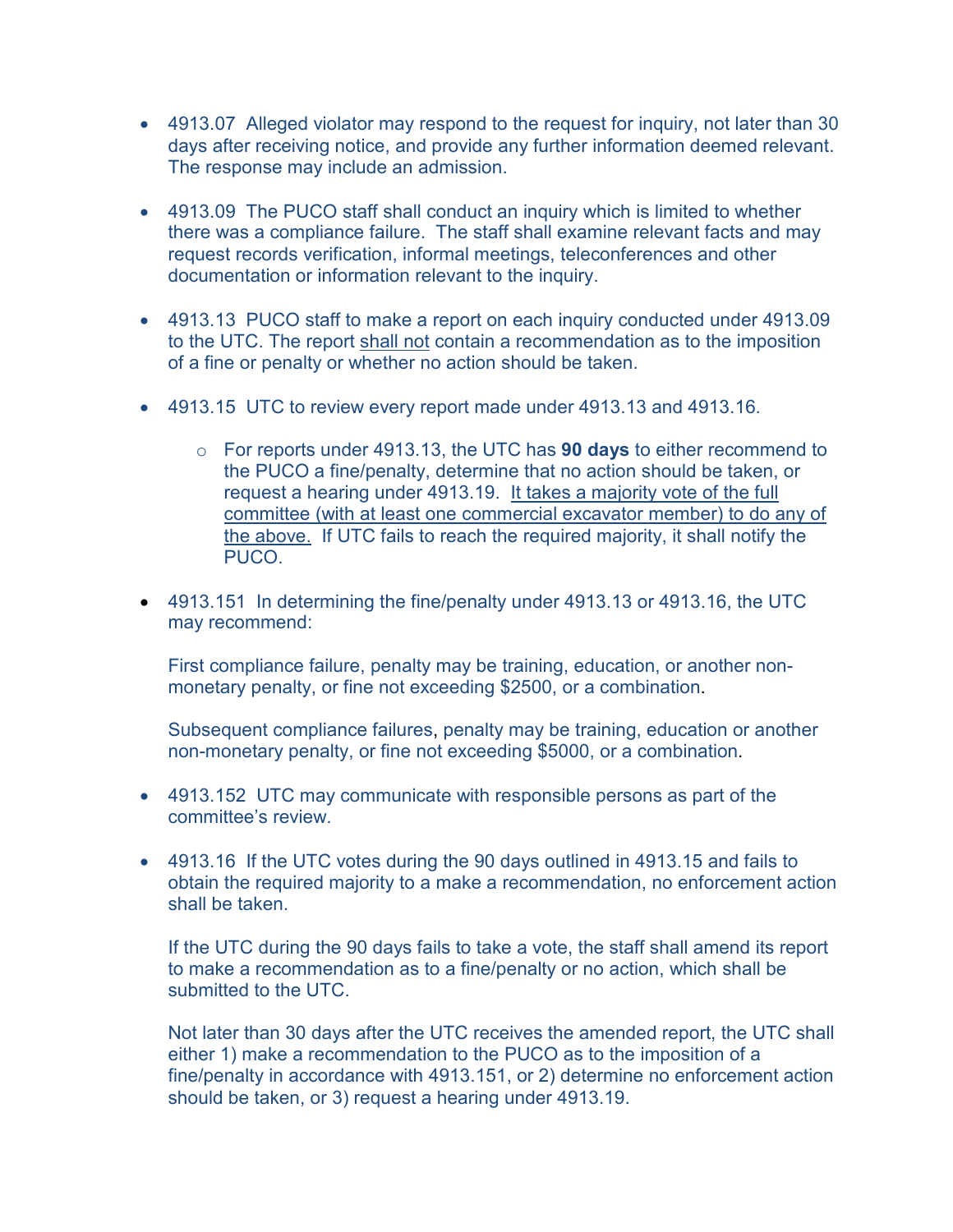If the UTC votes during this 30 day period, but fails to reach the requisite majority, no enforcement action is taken. If the UTC again fails to vote, the PUCO shall impose a fine/penalty or take no action.

- 4913.17 The UTC, based on number and type of compliance failures committed by any person, may find the person to be a "persistent noncomplier" and report the finding to the PUCO staff. It takes a majority vote (including on excavator) to make this finding.
- 4913.171 For a "persistent noncomplier," the PUCO, at its discretion, may impose a fine not exceeding \$10,000. A penalty recommended by the UTC under 4913.15 or .16 may also be imposed.
- 4913.19 In lieu of recommending a fine/penalty or no enforcement, the UTC may request a hearing with PUCO if the UTC believes that the violator should be subject to penalties/fines exceeding those in 4913.151. As a result of the hearing, the PUCO shall impose a fine/penalty or take no action.
- 4913.20 In determining the enforcement action to be taken, the UTC, PUCO and PUCO staff shall consider the person's history of one-call, design and excavation practices; including number of locate requests, one calls placed, excavations and designs completed; nature, circumstances and gravity of the failure, including amount of damage, death, serious injury or significant public threat; organizational size; prospective effect of fine on persons' business, history of compliance failures, and good faith in achieving compliance after the failure was identified.
- 4913.21 The PUCO shall impose every recommendation made under 4913.15 and .16, except if acting under 4913.171 and 4913.19.
- 4913.22 Fines are to be paid within 60 days; compliance with penalties is to begin within 30 days.
- 4913.23 The PUCO shall notify the person requesting the inquiry and the person responsible for the compliance failure, of any fine/penalty imposed or of a noenforcement determination. This is to include instructions on how to file for reconsideration under 4913.25, and that failure to request reconsideration will make the findings final and enforceable.
- 4913.25 If either the party requesting the inquiry or violator disagrees with a UTC finding, they have 30 days to file for reconsideration with the PUCO. The PUCO shall review the UTC finding, and may hold a hearing. The PUCO shall affirm, reject or modify the UTC finding and impose any fines/penalties allowed under chapter 4913.